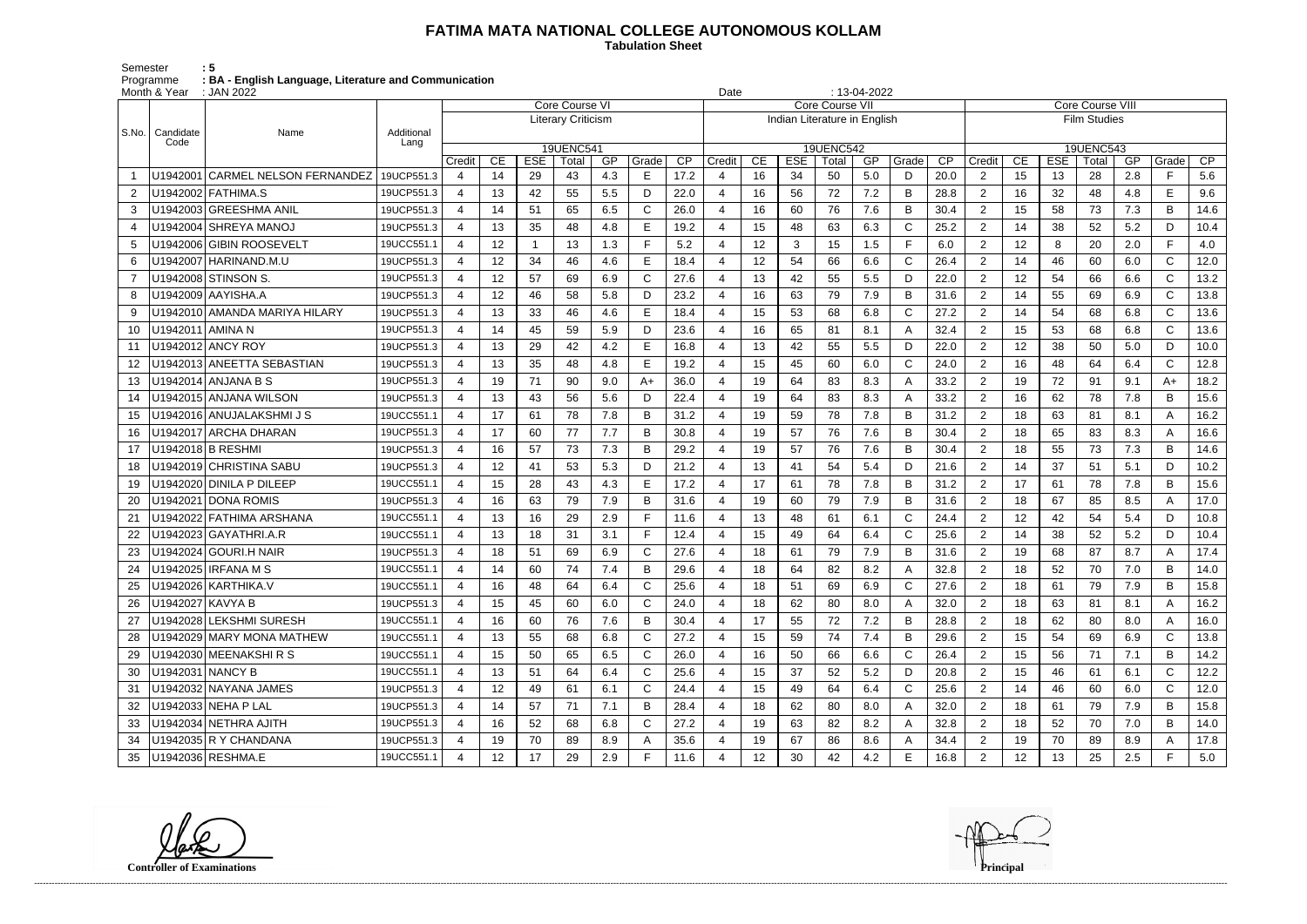|       |                   |                          |                    | <b>Core Course VI</b> |                  |                |                           |           |       |                 | <b>Core Course VII</b> |    |                              |                  |     |              |                 | <b>Core Course VIII</b> |                 |            |                     |     |              |      |
|-------|-------------------|--------------------------|--------------------|-----------------------|------------------|----------------|---------------------------|-----------|-------|-----------------|------------------------|----|------------------------------|------------------|-----|--------------|-----------------|-------------------------|-----------------|------------|---------------------|-----|--------------|------|
|       |                   |                          |                    |                       |                  |                | <b>Literary Criticism</b> |           |       |                 |                        |    | Indian Literature in English |                  |     |              |                 |                         |                 |            | <b>Film Studies</b> |     |              |      |
| S.No. | Candidate<br>Code | Name                     | Additional<br>Lang |                       |                  |                |                           |           |       |                 |                        |    |                              |                  |     |              |                 |                         |                 |            |                     |     |              |      |
|       |                   |                          |                    |                       |                  |                | <b>19UENC541</b>          |           |       |                 |                        |    |                              | <b>19UENC542</b> |     |              |                 |                         |                 |            | 19UENC543           |     |              |      |
|       |                   |                          |                    | Credit                | CE.              | <b>ESE</b>     | Total                     | <b>GP</b> | Grade | $\overline{CP}$ | Credit                 | CE | <b>ESE</b>                   | Total            | GP  | Grade        | $\overline{CP}$ | Credit                  | CE              | <b>ESE</b> | Total               | GP  | Grade        | CP   |
| 36    |                   | U1942037 SALABHA SAJEEV  | 19UCP551.3         | $\overline{4}$        | 15 <sub>15</sub> | 50             | 65                        | 6.5       | C.    | 26.0            |                        | 17 | 51                           | 68               | 6.8 | $\mathsf{C}$ | 27.2            | $\overline{2}$          | 14              | 57         | 71                  | 7.1 | B            | 14.2 |
| 37    |                   | U1942038 SAMRA SABU      | 19UCP551.3         | 4                     | 17               | 61             | 78                        | 7.8       | B     | 31.2            |                        | 18 | 54                           | 72               | 7.2 | B            | 28.8            | 2                       | 16              | 65         | 81                  | 8.1 | A            | 16.2 |
| 38    |                   | U1942039 SMRITHY S       | 19UCP551.3         | 4                     | 14               | 41             | 55                        | 5.5       | D     | 22.0            |                        | 16 | 45                           | 61               | 6.1 | C            | 24.4            | $\overline{2}$          | 14              | 53         | 67                  | 6.7 | $\mathsf{C}$ | 13.4 |
| 39    |                   | U1942040 SREE LEKSHMIK   | 19UCP551.3         | 4                     | 18               | 71             | 89                        | 8.9       | A     | 35.6            |                        | 19 | 71                           | 90               | 9.0 | $A+$         | 36.0            | $\overline{2}$          | 19              | 70         | 89                  | 8.9 | A            | 17.8 |
| 40    |                   | U1942041 TANIYA L        | 19UCC551.1         | 4                     | 12               | 37             | 49                        | 4.9       | E.    | 19.6            |                        | 14 | 28                           | 42               | 4.2 | E.           | 16.8            | 2                       | 15              | 60         | 75                  | 7.5 | B            | 15.0 |
| 41    |                   | U1942043 AFIZ SHAJI      | 19UCP551.3         | 4                     | 12               | 46             | 58                        | 5.8       | D     | 23.2            |                        | 14 | 61                           | 75               | 7.5 | B            | 30.0            | 2                       | 14              | 57         | 71                  | 7.1 | B            | 14.2 |
| 42    |                   | U1942044 AJAY JAYAN      | 19UCP551.3         | 4                     | 12 <sup>2</sup>  | 51             | 63                        | 6.3       | C     | 25.2            |                        | 14 | 57                           | 71               | 7.1 | B            | 28.4            | $\overline{2}$          | 14              | 69         | 83                  | 8.3 | A            | 16.6 |
| 43    | U1942045 AJITH.B  |                          | 19UCC551.1         | 4                     | 12 <sup>°</sup>  | 5              | 17                        | 1.7       |       | 6.8             |                        | 12 | 31                           | 43               | 4.3 | E.           | 17.2            | 2                       | 12 <sup>2</sup> | 29         | 41                  | 4.1 | E            | 8.2  |
| 44    |                   | U1942046 AKASH.S         | 19UCP551.3         | 4                     | 12 <sup>°</sup>  | 46             | 58                        | 5.8       | D     | 23.2            |                        | 12 | 51                           | 63               | 6.3 | $\mathsf{C}$ | 25.2            | 2                       | 13              | 56         | 69                  | 6.9 | $\mathsf{C}$ | 13.8 |
| 45    |                   | U1942047 AKHIL JOHN      | 19UCP551.3         | 4                     | 12               | 47             | 59                        | 5.9       | D     | 23.6            |                        | 13 | 64                           | 77               | 7.7 | B            | 30.8            | 2                       | 13              | 41         | 54                  | 5.4 | D            | 10.8 |
| 46    |                   | U1942048 AKHIL RAJ       | 19UCP551.3         | 4                     | 12               | 43             | 55                        | 5.5       | D.    | 22.0            |                        | 14 | 59                           | 73               | 7.3 | B            | 29.2            | 2                       | 13              | 52         | 65                  | 6.5 | $\mathsf{C}$ | 13.0 |
| 47    |                   | U1942050 EBIN MERLIN     | 19UCP551.3         | 4                     | 13               | 51             | 64                        | 6.4       | C.    | 25.6            |                        | 14 | 53                           | 67               | 6.7 | $\mathsf{C}$ | 26.8            | 2                       | 14              | 61         | 75                  | 7.5 | B            | 15.0 |
| 48    |                   | U1942051 EMMANUEL MATHEW | 19UCC551.1         | $\mathbf 4$           | 10               | $\overline{4}$ | 14                        | 1.4       |       | 5.6             |                        | 10 |                              | 11               | 1.1 | E            | 4.4             | $\overline{2}$          | 10 <sup>°</sup> | 16         | 26                  | 2.6 | F.           | 5.2  |
|       | U1942052 J JEFFIN |                          | 19UCP551.3         | 4                     | 13               | 40             | 53                        | 5.3       |       | 21.2            |                        | 16 | 60                           | 76               | 7.6 | B            | 30.4            | 2                       | 15              | 45         | 60                  | 6.0 | $\mathsf{C}$ | 12.0 |
| 50    |                   | U1942053 MELVIN MICHAEL  | 19UCP551.3         | $\overline{4}$        | 12               | 35             | 47                        | 4.7       | E.    | 18.8            |                        | 12 | 33                           | 45               | 4.5 | E.           | 18.0            | 2                       | 12 <sub>2</sub> | 46         | 58                  | 5.8 | D            | 11.6 |
| 51    |                   | U1942054 MIDHUN J        | 19UCP551.3         | $\overline{4}$        | 12 <sup>°</sup>  | 19             | 31                        | 3.1       |       | 12.4            |                        | 12 | 38                           | 50               | 5.0 | D            | 20.0            | 2                       | 14              | 43         | 57                  | 5.7 | D            | 11.4 |
| 52    | U1942055 NOEL.E   |                          | 19UCC551.1         | 4                     | 12 <sup>2</sup>  | 50             | 62                        | 6.2       | C     | 24.8            |                        | 12 | 40                           | 52               | 5.2 | D            | 20.8            | 2                       | 12              | 60         | 72                  | 7.2 | B            | 14.4 |
| 53    |                   | U1942056 P NITHIN        | 19UCC551.1         | 4                     | 12               | 28             | 40                        | 4.0       | E.    | 16.0            |                        | 12 | 39                           | 51               | 5.1 | D            | 20.4            | $\overline{2}$          | 12 <sup>°</sup> | 28         | 40                  | 4.0 | E            | 8.0  |
| 54    | U1942058 SURAJ R  |                          | 19UCP551.3         |                       | 12               | 42             | 54                        | 5.4       |       | 21.6            |                        | 12 | 54                           | 66               | 6.6 | $\mathsf{C}$ | 26.4            | $\overline{2}$          | 14              | 60         | 74                  | 7.4 | B            | 14.8 |

**Controller of Examinations Principal**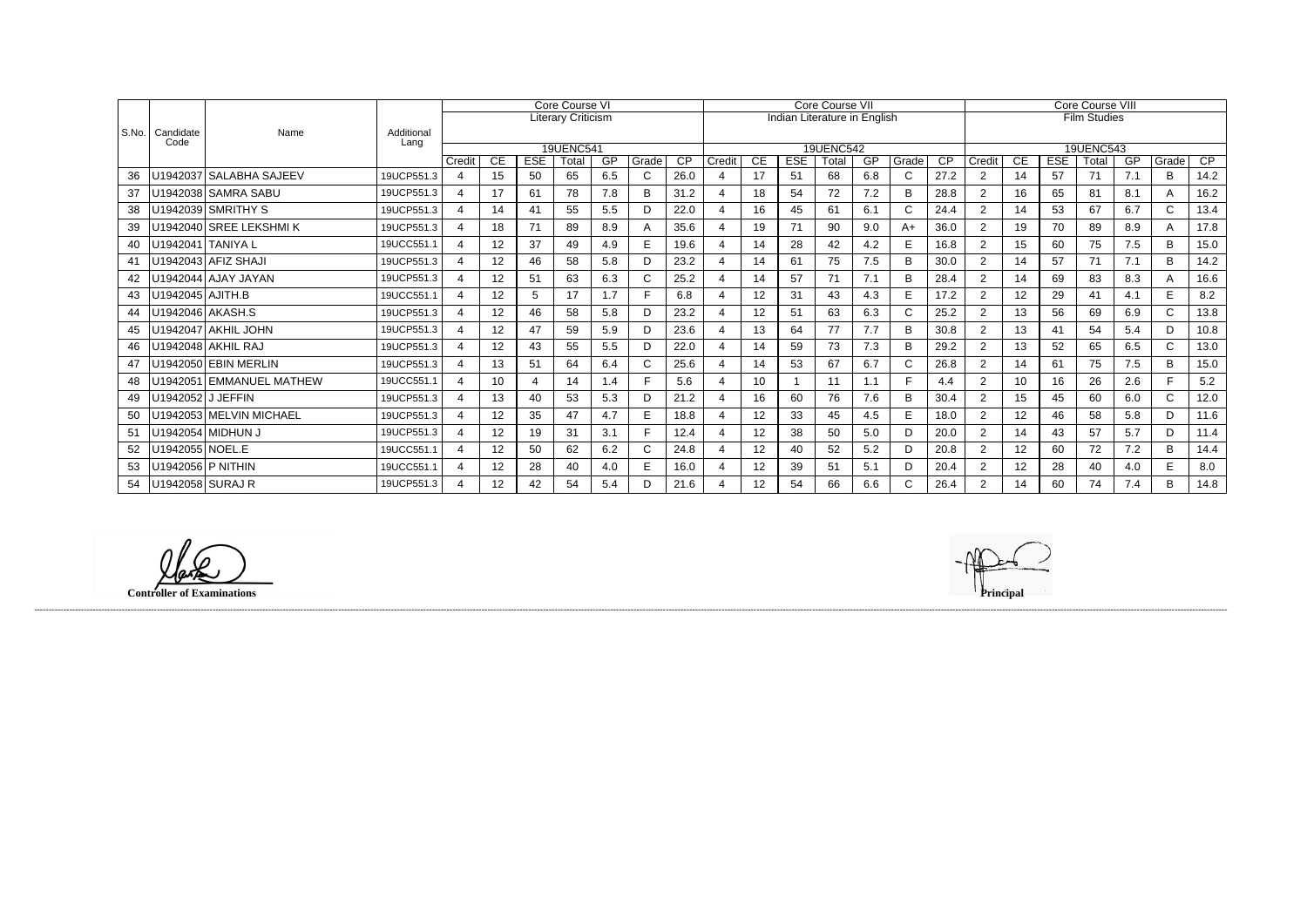|       |                   |                                  |                          |             | <b>Core Course IX</b> |                  |                                  |           |              |                         |                                      |          | Core Course X    |                  |           |              |      |  |  |  |
|-------|-------------------|----------------------------------|--------------------------|-------------|-----------------------|------------------|----------------------------------|-----------|--------------|-------------------------|--------------------------------------|----------|------------------|------------------|-----------|--------------|------|--|--|--|
|       |                   |                                  |                          |             |                       |                  | <b>Linguistics and Phonetics</b> |           |              |                         | Post Colonial Literatures in English |          |                  |                  |           |              |      |  |  |  |
| S.No. | Candidate<br>Code | Name                             | Additional<br>Lang       |             |                       |                  |                                  |           |              |                         |                                      |          |                  |                  |           |              |      |  |  |  |
|       |                   |                                  |                          |             | <b>19UENC544</b>      |                  |                                  |           |              |                         |                                      |          |                  | <b>19UENC545</b> |           |              | CP   |  |  |  |
|       |                   | U1942001 CARMEL NELSON FERNANDEZ | 19UCP551.3               | Credit<br>4 | CE<br>13              | <b>ESE</b><br>13 | Total<br>26                      | GP<br>2.6 | Grade<br>F   | $\overline{CP}$<br>10.4 | Credit<br>4                          | CE<br>16 | <b>ESE</b><br>36 | Total<br>52      | GP<br>5.2 | Grade<br>D   | 20.8 |  |  |  |
| 2     |                   | U1942002 FATHIMA.S               | 19UCP551.3               | 4           | 17                    | 30               | 47                               | 4.7       | E            | 18.8                    | 4                                    | 13       | 61               | 74               | 7.4       | B            | 29.6 |  |  |  |
| 3     |                   | U1942003 GREESHMA ANIL           | 19UCP551.3               | 4           | 15                    | 53               | 68                               | 6.8       | C            | 27.2                    | 4                                    | 14       | 65               | 79               | 7.9       | B            | 31.6 |  |  |  |
| 4     |                   | U1942004 SHREYA MANOJ            | 19UCP551.3               | 4           | 14                    | 37               | 51                               | 5.1       | D            | 20.4                    | 4                                    | 13       | 55               | 68               | 6.8       | C            | 27.2 |  |  |  |
| 5     |                   | U1942006 GIBIN ROOSEVELT         | 19UCC551.1               | 4           | 12                    | $\overline{2}$   | 14                               | 1.4       | F            | 5.6                     | 4                                    | 12       | 3                | 15               | 1.5       | F            | 6.0  |  |  |  |
| 6     |                   | U1942007 HARINAND.M.U            | 19UCP551.3               | 4           | 13                    | 37               | 50                               | 5.0       | D            | 20.0                    | 4                                    | 13       | 51               | 64               | 6.4       | C            | 25.6 |  |  |  |
| 7     |                   | U1942008 STINSON S.              | 19UCP551.3               | 4           | 13                    | 40               | 53                               | 5.3       | D            | 21.2                    | 4                                    | 13       | 55               | 68               | 6.8       | $\mathsf{C}$ | 27.2 |  |  |  |
| 8     |                   | U1942009 AAYISHA.A               | 19UCP551.3               | 4           | 15                    | 41               | 56                               | 5.6       | D            | 22.4                    | 4                                    | 15       | 62               | 77               | 7.7       | B            | 30.8 |  |  |  |
| 9     |                   | U1942010 AMANDA MARIYA HILARY    | 19UCP551.3               | 4           | 13                    | 22               | 35                               | 3.5       | F            | 14.0                    | 4                                    | 14       | 48               | 62               | 6.2       | C            | 24.8 |  |  |  |
| 10    | U1942011 AMINA N  |                                  | 19UCP551.3               | 4           | 15                    | 41               | 56                               | 5.6       | D            | 22.4                    | 4                                    | 14       | 60               | 74               | 7.4       | B            | 29.6 |  |  |  |
|       |                   | U1942012 ANCY ROY                |                          |             | 15                    | 44               | 59                               |           |              |                         |                                      | 14       | 54               |                  |           | C            |      |  |  |  |
| 11    |                   |                                  | 19UCP551.3<br>19UCP551.3 | 4           |                       |                  |                                  | 5.9       | D            | 23.6                    | 4                                    |          |                  | 68               | 6.8       |              | 27.2 |  |  |  |
| 12    |                   | U1942013 ANEETTA SEBASTIAN       |                          | 4           | 15                    | 28               | 43                               | 4.3       | E            | 17.2                    | 4                                    | 15       | 44               | 59               | 5.9       | D            | 23.6 |  |  |  |
| 13    |                   | U1942014 ANJANA B S              | 19UCP551.3               | 4           | 19                    | 65               | 84                               | 8.4       | Α            | 33.6                    | 4                                    | 20       | 72               | 92               | 9.2       | $A+$         | 36.8 |  |  |  |
| 14    |                   | U1942015 ANJANA WILSON           | 19UCP551.3               | 4           | 15                    | 52               | 67                               | 6.7       | $\mathsf{C}$ | 26.8                    | 4                                    | 16       | 67               | 83               | 8.3       | A            | 33.2 |  |  |  |
| 15    |                   | U1942016 ANUJALAKSHMI J S        | 19UCC551.1               | 4           | 19                    | 57               | 76                               | 7.6       | B            | 30.4                    | 4                                    | 19       | 68               | 87               | 8.7       | Α            | 34.8 |  |  |  |
| 16    |                   | U1942017 ARCHA DHARAN            | 19UCP551.3               | 4           | 18                    | 52               | 70                               | 7.0       | B            | 28.0                    | 4                                    | 19       | 70               | 89               | 8.9       | Α            | 35.6 |  |  |  |
| 17    |                   | U1942018 B RESHMI                | 19UCP551.3               | 4           | 18                    | 46               | 64                               | 6.4       | $\mathsf{C}$ | 25.6                    | 4                                    | 19       | 62               | 81               | 8.1       | A            | 32.4 |  |  |  |
| 18    |                   | U1942019 CHRISTINA SABU          | 19UCP551.3               | 4           | 14                    | 42               | 56                               | 5.6       | D            | 22.4                    | 4                                    | 13       | 53               | 66               | 6.6       | C            | 26.4 |  |  |  |
| 19    |                   | U1942020 DINILA P DILEEP         | 19UCC551.1               | 4           | 18                    | 37               | 55                               | 5.5       | D            | 22.0                    | 4                                    | 19       | 63               | 82               | 8.2       | Α            | 32.8 |  |  |  |
| 20    |                   | U1942021 DONA ROMIS              | 19UCP551.3               | 4           | 18                    | 53               | 71                               | 7.1       | B            | 28.4                    | 4                                    | 19       | 62               | 81               | 8.1       | A            | 32.4 |  |  |  |
| 21    |                   | U1942022 FATHIMA ARSHANA         | 19UCC551.1               | 4           | 12                    | 34               | 46                               | 4.6       | E            | 18.4                    | 4                                    | 13       | 48               | 61               | 6.1       | $\mathsf{C}$ | 24.4 |  |  |  |
| 22    |                   | U1942023 GAYATHRI.A.R            | 19UCC551.1               | 4           | 15                    | 20               | 35                               | 3.5       | F            | 14.0                    | 4                                    | 13       | 42               | 55               | 5.5       | D            | 22.0 |  |  |  |
| 23    |                   | U1942024 GOURI.H NAIR            | 19UCP551.3               | 4           | 18                    | 56               | 74                               | 7.4       | B            | 29.6                    | 4                                    | 19       | 70               | 89               | 8.9       | Α            | 35.6 |  |  |  |
| 24    |                   | U1942025 IRFANA M S              | 19UCC551.1               | 4           | 17                    | 62               | 79                               | 7.9       | B            | 31.6                    | 4                                    | 18       | 64               | 82               | 8.2       | Α            | 32.8 |  |  |  |
| 25    |                   | U1942026 KARTHIKA.V              | 19UCC551.1               | 4           | 17                    | 43               | 60                               | 6.0       | C            | 24.0                    | 4                                    | 18       | 57               | 75               | 7.5       | B            | 30.0 |  |  |  |
| 26    | U1942027 KAVYA B  |                                  | 19UCP551.3               | 4           | 17                    | 37               | 54                               | 5.4       | D            | 21.6                    | 4                                    | 19       | 70               | 89               | 8.9       | A            | 35.6 |  |  |  |
| 27    |                   | U1942028 LEKSHMI SURESH          | 19UCC551.1               | 4           | 19                    | 61               | 80                               | 8.0       | A            | 32.0                    | 4                                    | 19       | 64               | 83               | 8.3       | A            | 33.2 |  |  |  |
| 28    |                   | U1942029 MARY MONA MATHEW        | 19UCC551.1               | 4           | 14                    | 43               | 57                               | 5.7       | D            | 22.8                    | 4                                    | 15       | 65               | 80               | 8.0       | A            | 32.0 |  |  |  |
| 29    |                   | U1942030 MEENAKSHIRS             | 19UCC551.1               | 4           | 18                    | 51               | 69                               | 6.9       | $\mathsf{C}$ | 27.6                    | 4                                    | 17       | 65               | 82               | 8.2       | Α            | 32.8 |  |  |  |
| 30    | U1942031 NANCY B  |                                  | 19UCC551.1               | 4           | 16                    | 34               | 50                               | 5.0       | D            | 20.0                    | 4                                    | 15       | 55               | 70               | 7.0       | В            | 28.0 |  |  |  |
| 31    |                   | U1942032 NAYANA JAMES            | 19UCP551.3               | 4           | 15                    | 32               | 47                               | 4.7       | E            | 18.8                    | 4                                    | 14       | 50               | 64               | 6.4       | C            | 25.6 |  |  |  |
| 32    |                   | U1942033 NEHA P LAL              | 19UCP551.3               | 4           | 18                    | 44               | 62                               | 6.2       | $\mathsf{C}$ | 24.8                    | 4                                    | 18       | 53               | 71               | 7.1       | B            | 28.4 |  |  |  |
| 33    |                   | U1942034 NETHRA AJITH            | 19UCP551.3               | 4           | 17                    | 52               | 69                               | 6.9       | $\mathsf{C}$ | 27.6                    | 4                                    | 17       | 61               | 78               | 7.8       | В            | 31.2 |  |  |  |
| 34    |                   | U1942035 R Y CHANDANA            | 19UCP551.3               | 4           | 19                    | 62               | 81                               | 8.1       | A            | 32.4                    | 4                                    | 19       | 69               | 88               | 8.8       | Α            | 35.2 |  |  |  |
| 35    |                   | U1942036 RESHMA.E                | 19UCC551.1               | 4           | 12                    | $\overline{2}$   | 14                               | 1.4       | F            | 5.6                     | 4                                    | 12       | 13               | 25               | 2.5       | F            | 10.0 |  |  |  |

**Controller of Examinations**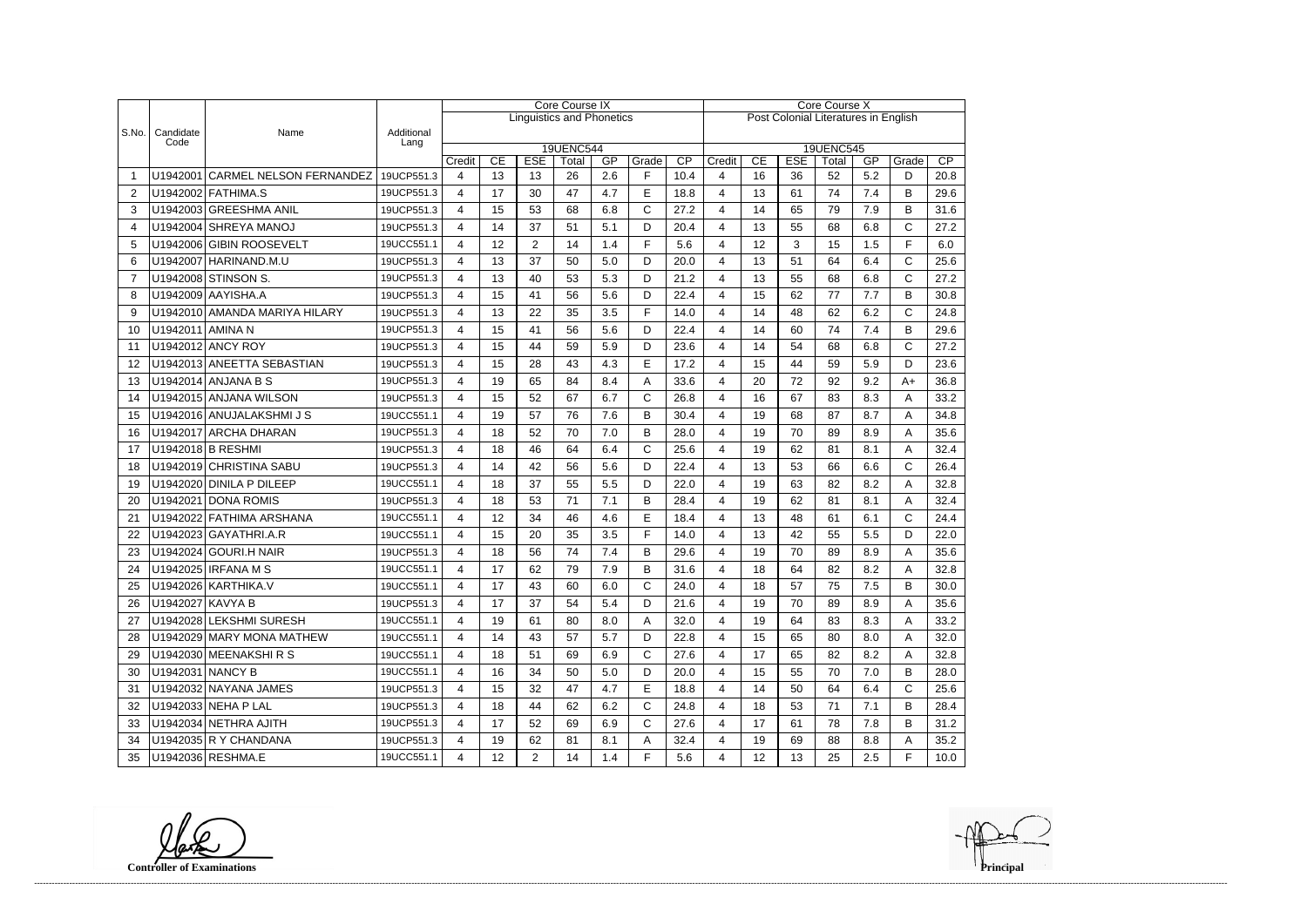|       |                   |                          |                    |                |          |                  | <b>Core Course IX</b>            |           |            | Core Course X                  |                          |          |                                      |                  |           |              |                         |
|-------|-------------------|--------------------------|--------------------|----------------|----------|------------------|----------------------------------|-----------|------------|--------------------------------|--------------------------|----------|--------------------------------------|------------------|-----------|--------------|-------------------------|
|       |                   |                          |                    |                |          |                  | <b>Linguistics and Phonetics</b> |           |            |                                |                          |          | Post Colonial Literatures in English |                  |           |              |                         |
| S.No. | Candidate<br>Code | Name                     | Additional<br>Lang |                |          |                  |                                  |           |            |                                |                          |          |                                      |                  |           |              |                         |
|       |                   |                          |                    |                |          |                  | <b>19UENC544</b>                 |           |            |                                |                          |          |                                      | <b>19UENC545</b> |           |              |                         |
| 36    |                   | U1942037 SALABHA SAJEEV  | 19UCP551.3         | Credit<br>4    | CE<br>15 | <b>ESE</b><br>32 | Total<br>47                      | GP<br>4.7 | Grade<br>E | $\overline{\text{CP}}$<br>18.8 | Credit<br>$\overline{4}$ | CE<br>14 | <b>ESE</b><br>62                     | Total<br>76      | GP<br>7.6 | Grade<br>B   | $\overline{CP}$<br>30.4 |
|       |                   |                          |                    |                |          |                  |                                  |           |            |                                |                          |          |                                      |                  |           |              |                         |
| 37    |                   | U1942038 SAMRA SABU      | 19UCP551.3         | 4              | 15       | 57               | 72                               | 7.2       | B          | 28.8                           | $\overline{4}$           | 16       | 67                                   | 83               | 8.3       | A            | 33.2                    |
| 38    |                   | U1942039 SMRITHY S       | 19UCP551.3         | 4              | 15       | 28               | 43                               | 4.3       | E.         | 17.2                           | $\overline{4}$           | 16       | 49                                   | 65               | 6.5       | C            | 26.0                    |
| 39    |                   | U1942040 SREE LEKSHMIK   | 19UCP551.3         | 4              | 18       | 61               | 79                               | 7.9       | B          | 31.6                           | $\overline{4}$           | 19       | 68                                   | 87               | 8.7       | A            | 34.8                    |
| 40    | U1942041 TANIYA L |                          | 19UCC551.1         | 4              | 16       | 28               | 44                               | 4.4       | E          | 17.6                           | 4                        | 15       | 51                                   | 66               | 6.6       | C            | 26.4                    |
| 41    |                   | U1942043 AFIZ SHAJI      | 19UCP551.3         | 4              | 15       | 48               | 63                               | 6.3       | C          | 25.2                           | $\overline{4}$           | 14       | 64                                   | 78               | 7.8       | B            | 31.2                    |
| 42    |                   | U1942044 AJAY JAYAN      | 19UCP551.3         | $\overline{4}$ | 13       | 42               | 55                               | 5.5       | D          | 22.0                           | $\overline{4}$           | 13       | 62                                   | 75               | 7.5       | B            | 30.0                    |
| 43    | U1942045 AJITH.B  |                          | 19UCC551.1         | $\overline{4}$ | 12       | 10 <sup>1</sup>  | 22                               | 2.2       | F.         | 8.8                            | 4                        | 13       | 17                                   | 30               | 3.0       | F.           | 12.0                    |
| 44    |                   | U1942046 AKASH.S         | 19UCP551.3         | $\overline{4}$ | 14       | 41               | 55                               | 5.5       | D          | 22.0                           | $\overline{4}$           | 14       | 60                                   | 74               | 7.4       | B            | 29.6                    |
| 45    |                   | U1942047 AKHIL JOHN      | 19UCP551.3         | $\overline{4}$ | 15       | 44               | 59                               | 5.9       | D          | 23.6                           | $\overline{4}$           | 14       | 55                                   | 69               | 6.9       | C            | 27.6                    |
| 46    |                   | U1942048 AKHIL RAJ       | 19UCP551.3         | 4              | 14       | 44               | 58                               | 5.8       | D          | 23.2                           | $\overline{4}$           | 15       | 57                                   | 72               | 7.2       | B            | 28.8                    |
| 47    |                   | U1942050 EBIN MERLIN     | 19UCP551.3         | 4              | 15       | 49               | 64                               | 6.4       | C          | 25.6                           | 4                        | 16       | 60                                   | 76               | 7.6       | B            | 30.4                    |
| 48    |                   | U1942051 EMMANUEL MATHEW | 19UCC551.1         | 4              | 10       |                  | 11                               | 1.1       | F.         | 4.4                            | 4                        | 10       | 9                                    | 19               | 1.9       | F.           | 7.6                     |
| 49    | U1942052 J JEFFIN |                          | 19UCP551.3         | $\overline{4}$ | 16       | 39               | 55                               | 5.5       | D          | 22.0                           | $\overline{\mathbf{A}}$  | 16       | 65                                   | 81               | 8.1       | Α            | 32.4                    |
| 50    |                   | U1942053 MELVIN MICHAEL  | 19UCP551.3         | 4              | 12       | 3                | 15                               | 1.5       | F          | 6.0                            | $\overline{4}$           | 13       | 44                                   | 57               | 5.7       | D            | 22.8                    |
| 51    |                   | U1942054 MIDHUN J        | 19UCP551.3         | $\overline{4}$ | 14       | 17               | 31                               | 3.1       | F.         | 12.4                           | $\overline{4}$           | 13       | 32                                   | 45               | 4.5       | E            | 18.0                    |
| 52    | U1942055 NOEL.E   |                          | 19UCC551.1         | 4              | 12       | 43               | 55                               | 5.5       | D          | 22.0                           | $\overline{4}$           | 13       | 60                                   | 73               | 7.3       | B            | 29.2                    |
| 53    | U1942056 P NITHIN |                          | 19UCC551.1         | $\overline{4}$ | 12       | 18               | 30                               | 3.0       | F          | 12.0                           | $\overline{4}$           | 13       | 40                                   | 53               | 5.3       | D            | 21.2                    |
| 54    | U1942058 SURAJ R  |                          | 19UCP551.3         | 4              | 12       | 40               | 52                               | 5.2       | D.         | 20.8                           | 4                        | 13       | 51                                   | 64               | 6.4       | $\mathsf{C}$ | 25.6                    |

**Controller of Examinations Principal**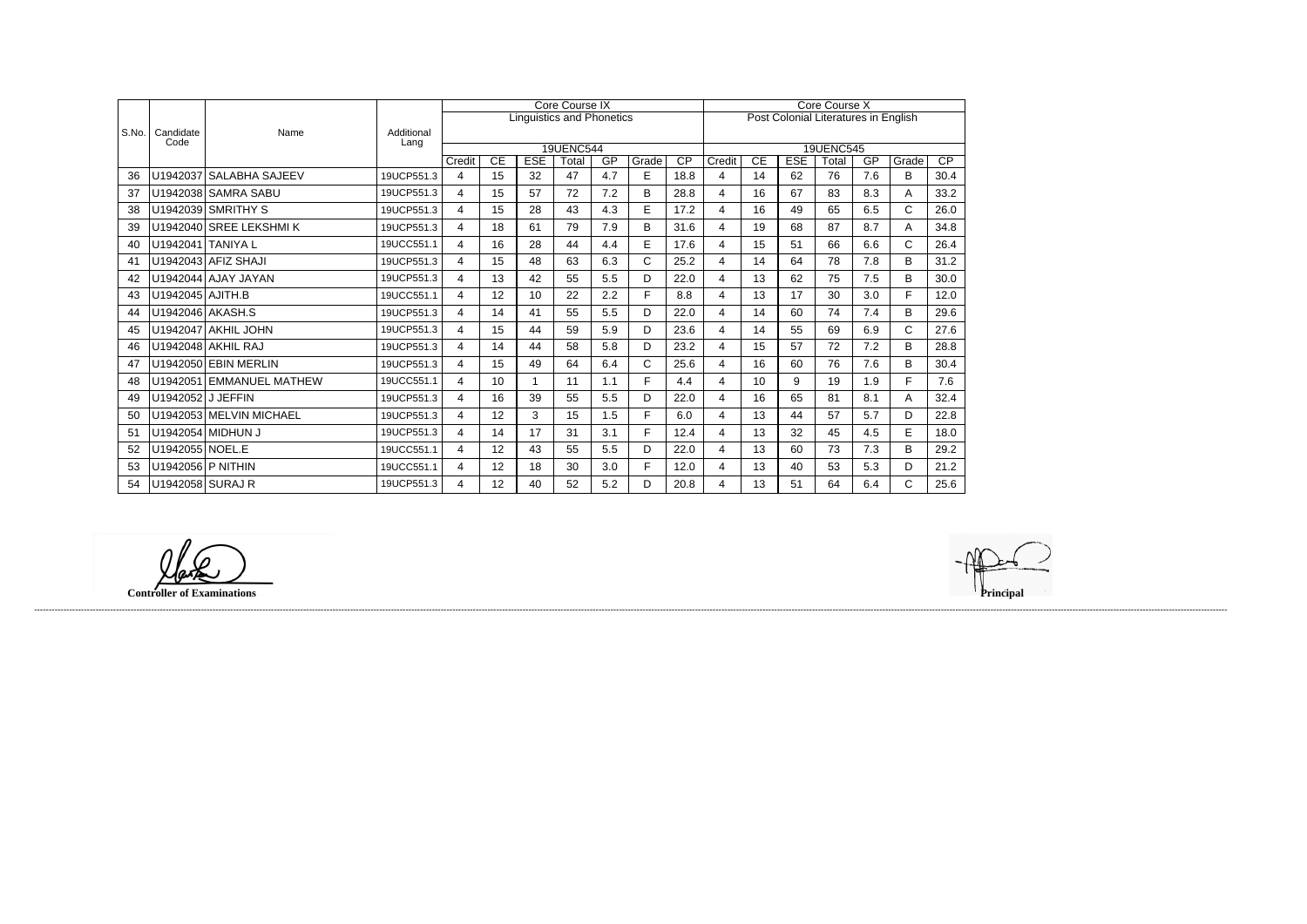|                |                    |                                |                    | Open Course    |    |                |        |       |              |                 |                |                |              |               |  |
|----------------|--------------------|--------------------------------|--------------------|----------------|----|----------------|--------|-------|--------------|-----------------|----------------|----------------|--------------|---------------|--|
|                |                    |                                |                    |                |    |                |        |       |              |                 |                |                |              |               |  |
| S.No.          | Candidate<br>Code  | Name                           | Additional<br>Lang |                |    |                |        |       |              |                 | Total          | <b>SCPA</b>    | Grade        | Result        |  |
|                |                    |                                |                    | Credit         | CE | <b>ESE</b>     | Total  | GP    | Grade        | $\overline{CP}$ |                |                |              |               |  |
| -1             | U1942001           | <b>CARMEL NELSON FERNANDEZ</b> | 19UCP551.3         | 2              | 18 | 53             | 71     | 7.1   | B            | 14.2            |                |                | F            | <b>FAILED</b> |  |
| 2              |                    | U1942002 FATHIMA.S             | 19UCP551.3         | $\overline{2}$ | 17 | 54             | 71     | 7.1   | B            | 14.2            | 123.0          | 6.15           | $\mathsf{C}$ | PASSED        |  |
| 3              |                    | U1942003 GREESHMA ANIL         | 19UCP551.3         | $\overline{2}$ | 18 | 64             | 82     | 8.2   | Α            | 16.4            | 146.2          | 7.31           | B            | <b>PASSED</b> |  |
| 4              |                    | U1942004 SHREYA MANOJ          | 19UCP551.3         | $\overline{2}$ | 15 | 45             | 60     | 6.0   | C            | 12.0            | 114.4          | 5.72           | D            | PASSED        |  |
| 5              | U1942006           | GIBIN ROOSEVELT                | 19UCC551.1         | 2              | 20 | 3              | 23     | 2.3   | F            | 4.6             | $\blacksquare$ | $\blacksquare$ | F            | <b>FAILED</b> |  |
| 6              | U1942007           | HARINAND.M.U                   | 19UCP551.3         | $\overline{2}$ | 20 | 53             | 73     | 7.3   | B            | 14.6            | 117.0          | 5.85           | D            | PASSED        |  |
| $\overline{7}$ |                    | U1942008 STINSON S.            | 19UCP551.3         | $\overline{2}$ | 16 | 50             | 66     | 6.6   | C            | 13.2            | 124.4          | 6.22           | $\mathsf{C}$ | PASSED        |  |
| 8              |                    | U1942009 AAYISHA.A             | 19UCP551.3         | $\overline{2}$ | 15 | 59             | 74     | 7.4   | В            | 14.8            | 136.6          | 6.83           | C            | PASSED        |  |
| 9              |                    | U1942010 AMANDA MARIYA HILARY  | 19UCP551.3         | $\overline{2}$ | 16 | 36             | 52     | 5.2   | D            | 10.4            |                |                | F            | <b>FAILED</b> |  |
| 10             | U1942011           | <b>AMINAN</b>                  | 19UCP551.3         | 2              | 16 | 51             | 67     | 6.7   | $\mathsf{C}$ | 13.4            | 135.0          | 6.75           | $\mathsf{C}$ | PASSED        |  |
| 11             |                    | U1942012 ANCY ROY              | 19UCP551.3         | $\overline{2}$ | 15 | 28             | 43     | 4.3   | E            | 8.6             | 108.2          | 5.41           | D            | PASSED        |  |
| 12             |                    | U1942013 ANEETTA SEBASTIAN     | 19UCP551.3         | $\overline{2}$ | 18 | 38             | 56     | 5.6   | D            | 11.2            | 108.0          | 5.40           | D            | PASSED        |  |
| 13             |                    | U1942014 ANJANA B S            | 19UCP551.3         | 2              | 20 | 66             | 86     | 8.6   | Α            | 17.2            | 175.0          | 8.75           | A            | PASSED        |  |
| 14             |                    | U1942015 ANJANA WILSON         | 19UCP551.3         | $\overline{2}$ | 19 | 54             | 73     | 7.3   | B            | 14.6            | 145.8          | 7.29           | B            | PASSED        |  |
| 15             |                    | U1942016 ANUJALAKSHMIJS        | 19UCC551.1         | 2              | 20 | 61             | 81     | 8.1   | Α            | 16.2            | 160.0          | 8.00           | A            | PASSED        |  |
| 16             |                    | U1942017 ARCHA DHARAN          | 19UCP551.3         | $\overline{2}$ | 20 | 63             | 83     | 8.3   | A            | 16.6            | 158.0          | 7.90           | B            | PASSED        |  |
| 17             |                    | U1942018 B RESHMI              | 19UCP551.3         | $\overline{2}$ | 19 | 62             | 81     | 8.1   | A            | 16.2            | 148.4          | 7.42           | B            | <b>PASSED</b> |  |
| 18             |                    | U1942019 CHRISTINA SABU        | 19UCP551.3         | $\overline{2}$ | 15 | 41             | 56     | 5.6   | D            | 11.2            | 113.0          | 5.65           | D            | <b>PASSED</b> |  |
| 19             |                    | U1942020 DINILA P DILEEP       | 19UCC551.1         | $\overline{2}$ | 20 | 8              | 28     | 2.8   | F            | 5.6             |                |                | F            | <b>FAILED</b> |  |
| 20             | U1942021           | <b>DONA ROMIS</b>              | 19UCP551.3         | 2              | 19 | 55             | 74     | 7.4   | B            | 14.8            | 155.8          | 7.79           | B            | <b>PASSED</b> |  |
| 21             | U1942022           | FATHIMA ARSHANA                | 19UCC551.1         | $\overline{2}$ | 20 | 40             | 60     | 6.0   | C            | 12.0            |                |                | F            | <b>FAILED</b> |  |
| 22             |                    | U1942023 GAYATHRI.A.R          | 19UCC551.1         | $\overline{2}$ | 20 | $\overline{7}$ | 27     | 2.7   | F            | 5.4             | $\blacksquare$ | $\overline{a}$ | F            | <b>FAILED</b> |  |
| 23             |                    | U1942024 GOURI.H NAIR          | 19UCP551.3         | $\overline{2}$ | 20 | 69             | 89     | 8.9   | Α            | 17.8            | 159.6          | 7.98           | B            | PASSED        |  |
| 24             |                    | U1942025 IRFANA M S            | 19UCC551.1         | $\overline{2}$ | 20 | 64             | 84     | 8.4   | Α            | 16.8            | 157.6          | 7.88           | B            | PASSED        |  |
| 25             |                    | U1942026 KARTHIKA.V            | 19UCC551.1         | 2              | 20 | 50             | $70\,$ | $7.0$ | В            | 14.0            | 137.0          | 6.85           | С            | <b>PASSED</b> |  |
| 26             | U1942027   KAVYA B |                                | 19UCP551.3         | $\overline{2}$ | 20 | 60             | 80     | 8.0   | A            | 16.0            | 145.4          | 7.27           | B            | <b>PASSED</b> |  |
| 27             |                    | U1942028 LEKSHMI SURESH        | 19UCC551.1         | $\overline{2}$ | 20 | 78             | 98     | 9.8   | A+           | 19.6            | 160.0          | 8.00           | Α            | <b>PASSED</b> |  |
| 28             |                    | U1942029   MARY MONA MATHEW    | 19UCC551.1         | $\overline{2}$ | 20 | 45             | 65     | 6.5   | C            | 13.0            | 138.4          | 6.92           | C            | <b>PASSED</b> |  |
| 29             |                    | U1942030 MEENAKSHIRS           | 19UCC551.1         | $\overline{2}$ | 20 | 62             | 82     | 8.2   | A            | 16.4            | 143.4          | 7.17           | B            | <b>PASSED</b> |  |
| 30             | U1942031 NANCY B   |                                | 19UCC551.1         | $\overline{2}$ | 20 | 65             | 85     | 8.5   | A            | 17.0            | 123.6          | 6.18           | C            | PASSED        |  |
| 31             |                    | U1942032 NAYANA JAMES          | 19UCP551.3         | $\overline{2}$ | 14 | Ab             | 14     | 1.4   | F.           | 2.8             |                | $\blacksquare$ | F            | <b>FAILED</b> |  |
| 32             |                    | U1942033 NEHA P LAL            | 19UCP551.3         | $\overline{2}$ | 19 | 59             | 78     | 7.8   | B            | 15.6            | 145.0          | 7.25           | B            | <b>PASSED</b> |  |
| 33             |                    | U1942034 NETHRA AJITH          | 19UCP551.3         | $\overline{2}$ | 20 | 61             | 81     | 8.1   | A            | 16.2            | 149.0          | 7.45           | B            | PASSED        |  |
| 34             |                    | U1942035 R Y CHANDANA          | 19UCP551.3         | $\overline{2}$ | 20 | 64             | 84     | 8.4   | A            | 16.8            | 172.2          | 8.61           | A            | <b>PASSED</b> |  |
| 35             |                    | U1942036 RESHMA.E              | 19UCC551.1         | $2^{\circ}$    | 20 | 30             | 50     | 5.0   | D            | 10.0            | $\sim$         | $\blacksquare$ | F.           | FAILED        |  |

**Controller of Examinations**